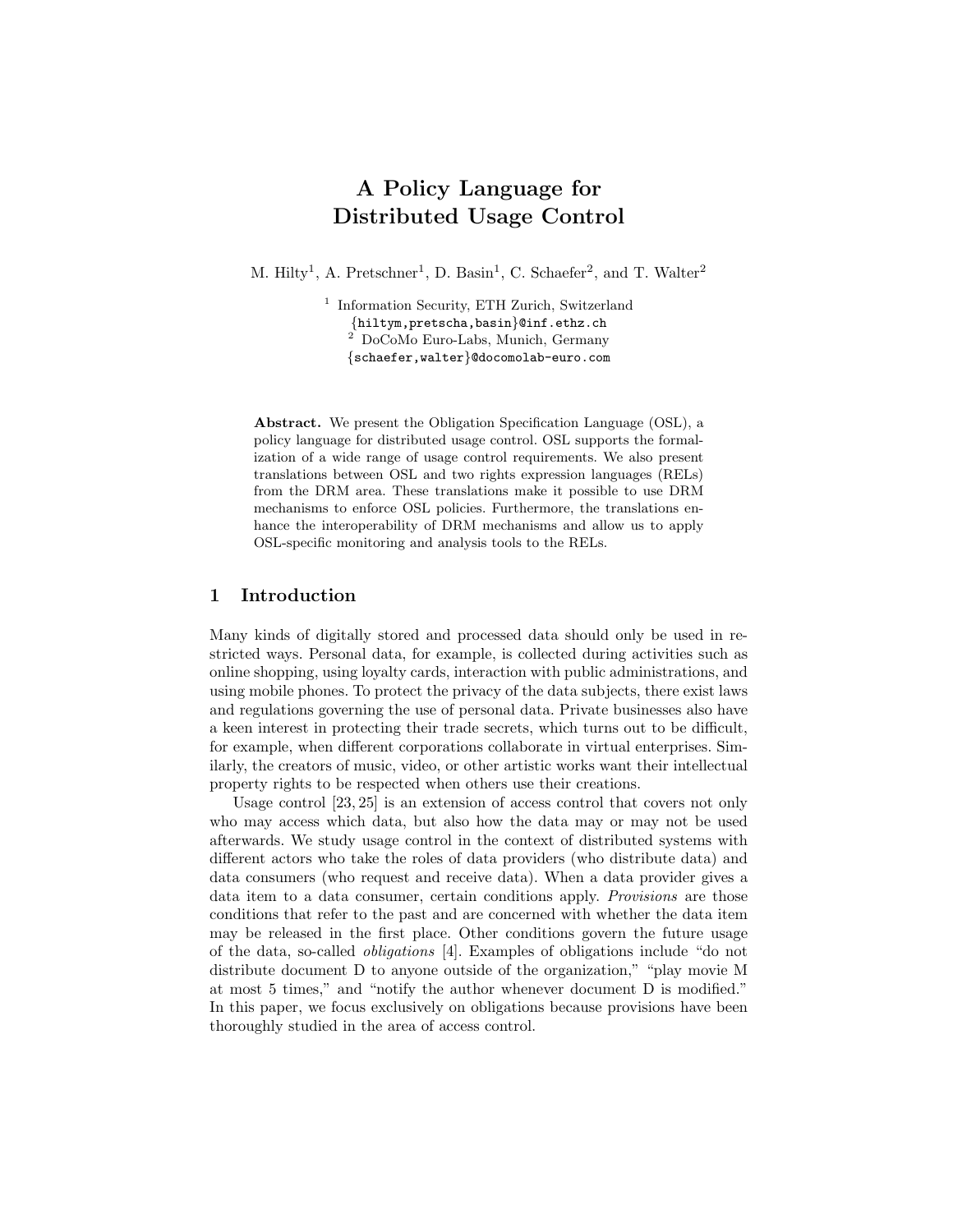There are two strategies for enforcing obligations [15]. A control mechanism is a consumer-side component that makes sure that obligations cannot be violated. Existing control mechanisms have been developed in the DRM area. An observation mechanism consists of a consumer-side signaling mechanism and a provider-side monitor. When the monitor detects the violation of an obligation, it can trigger a compensating action such as a penalty [14].

Problem Statement We address three related problems. The first is the lack of a general-purpose policy language for usage control that provides adequate support for the common structures encountered in usage control requirements. While there exist specification languages both in the area of privacy (e.g., EPAL  $[2]$  and P3P  $[30]$  and DRM (e.g., ODRL  $[28]$  and XrML  $[31]$ ), these languages are special-purpose and only cover requirements that are encountered in their respective areas. The second is that policy languages usually lack a semantics that can be used for specifying or configuring enforcement mechanisms or for checking the adherence to policies. Conversely, for many mechanisms, it is not always clear what sort of policies they can enforce. The third problem is that the different specification languages and enforcement mechanisms in usage control (particularly DRM) are often not interoperable.

Contributions We present the Obligation Specification Language (OSL), a language for expressing requirements from many application areas of usage control. This includes constraints on the duration of a usage and the kinds of permission-like statements that are often used in digital rights management. We also define a formal semantics for OSL. Together with other results [14, 15] which include a model of enforcement mechanisms, analysis techniques for reasoning about policies and mechanisms, and an approach to monitoring whether obligations expressed in OSL are adhered to—this language builds a framework that provides tools for specifying, reasoning about, and enforcing usage control requirements.

We also show how to define translations between OSL and a REL, which we have implemented for subsets of the two most widely used rights expression languages, namely XrML and ODRL. This yields a formal semantics for these RELs and has additional benefits. First, defining the translation from a REL to OSL makes it possible to use the analysis and monitoring techniques mentioned above for the REL. Second, RELs are often used to configure DRM mechanisms. By translating OSL into a REL, we can employ the mechanisms that use this REL to enforce OSL policies. We have implemented a proof of concept for Microsoft's RMS [20], which uses XrML. Third, once the translations between OSL and several RELs are defined, we can use OSL as an intermediate language to translate between the different RELs. This is a step towards increasing the interoperability of DRM mechanisms.

**Structure** We analyze usage control requirements in  $\S$ 2 and present the syntax and semantics of OSL in §3. In §4, we show how to translate between OSL and a REL. Related work is surveyed in §5 and in §6, we conclude with an outlook on future work. An extended version of this paper is available as a technical report [15].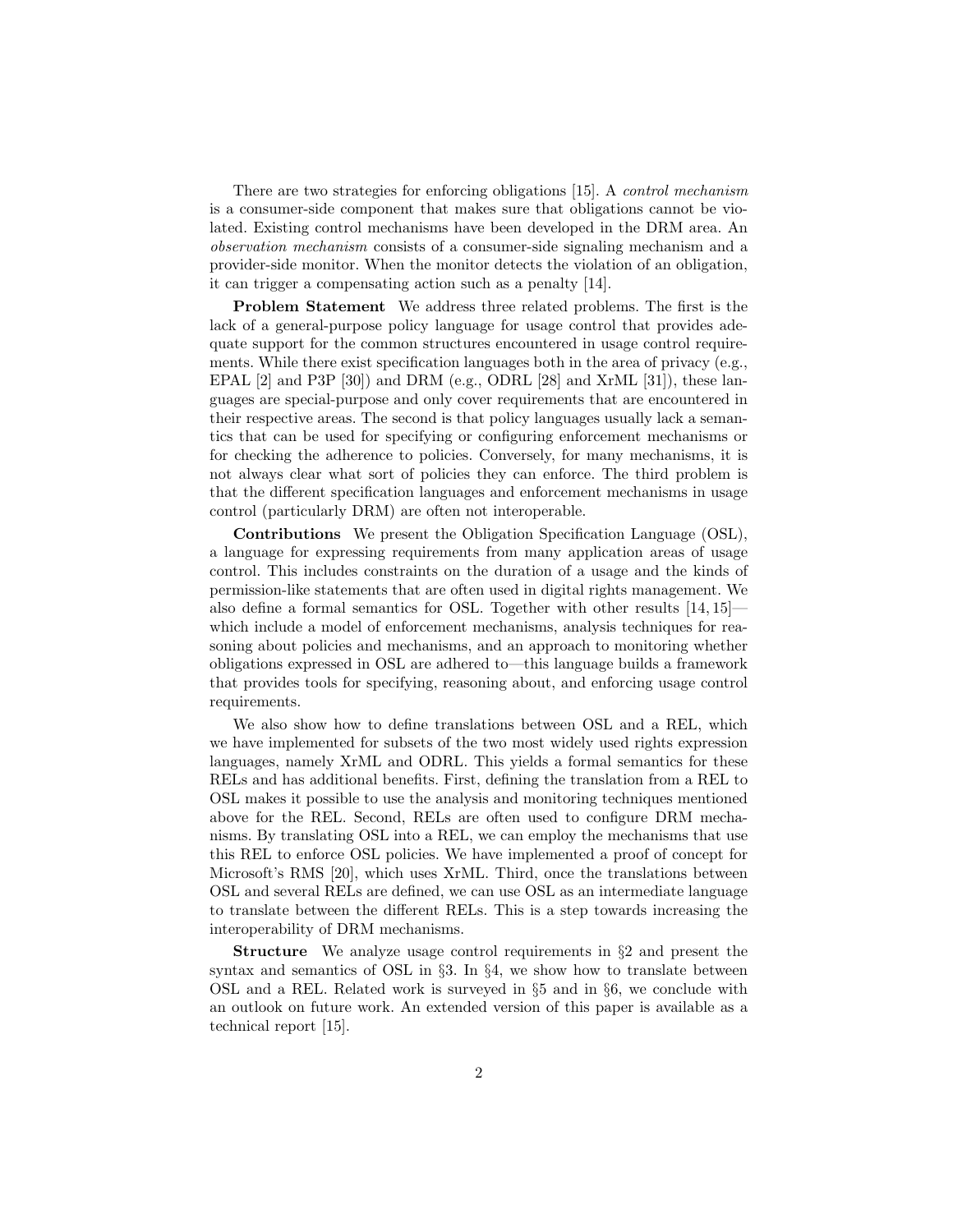## 2 Usage Control Requirements

We have performed a requirements study in usage control based on interviews with public administrations, data protection officers, health care providers, military organizations, and numerous commercial organizations [13]. We have also carried out a detailed study on usage control requirements in mobile communication [16]. We present the distilled results of our requirements analysis with respect to obligations. Afterwards, we discuss the two modalities that play a central role in describing usage control requirements.

## 2.1 Obligations

Obligational formulae are conditions on the usage of data, e.g., "delete document D within 30 days" or "do not give D to anybody else." Examples for data usage are the processing, rendering, execution, management, or distribution of such data. An obligational formula becomes an obligation once a data consumer has received the data and committed to the conditions. We refer to this process of data reception and commitment as the activation of an obligational formula. An obligation has thus the form "if (activation) then (obligational formula)." In OSL, we specify obligational formulae but refer to them as obligations for the sake of simplicity. Similarly, we also talk about the activation of an obligation.

Obligations can take two different forms. Usage restrictions prohibit certain usages under given circumstances, and action requirements express mandatory actions that must be executed either unconditionally (i.e., not in direct connection with a usage) or after a specified usage has been performed.

Conditions specify circumstances under which usage restrictions or action requirements apply. They are divided into time conditions, cardinality conditions, event-defined conditions, purpose conditions, and environment conditions. Usage restrictions are statements of a form equivalent to "if condition then not usage." Examples are "document D must not be printed after more than 20 days" and "movie M may only be played once." Action requirements are statements of a form equivalent to "if condition then action." Examples are "delete data D 30 days after reception" and "notify the data owner after each usage of data D." Note that action requirements and usage restrictions may look similar. For example, "notify the data owner before each usage of data D" is a usage restriction because it prohibits using D if the notification has not been not sent before. We briefly discuss each type of condition below. In the examples given, the respective conditions are typeset in italics.

TIME CONDITIONS include, for example, "file F must be deleted within 7 days", "F must never be distributed", or "movie stream M must not be viewed for more than a total of 5 hours." We have not encountered examples like "action" A must eventually be executed" where no time limit is given for the execution of an action. Instead, one sets a time limit like "action A must be executed within 2 years." CARDINALITY CONDITIONS refer to the number of occurrences of given events. Examples include "movie M may only be played once" or "view trailer D at most twice before the movie M is paid." EVENT-DEFINED CONDITIONS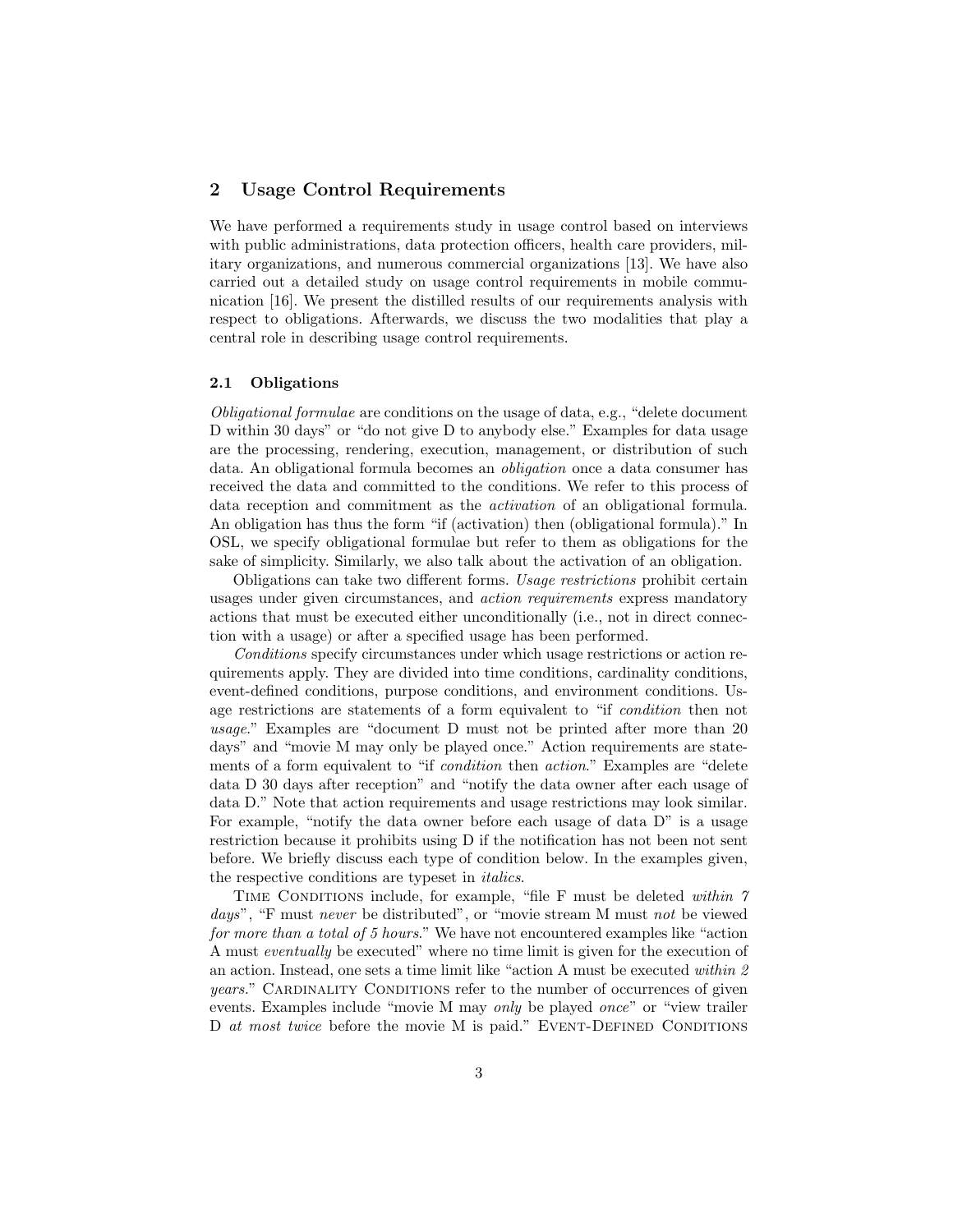define situations in terms of the occurrence of events. An example of an eventdefined condition is "*if the data provider revokes document D*, the document must not be used anymore," or "document D must not be further distributed until the author officially releases  $D$ ." PURPOSE CONDITIONS refer to the purpose of use. For example, objects that are labelled "for personal use only" must not be used in a business context. ENVIRONMENT CONDITIONS relate to the internal and external environment of the data consumer. This includes the adherence to technical or organizational standards (e.g., Common Criteria or the Sarbanes-Oxley Act) as well as aspects of the physical environment such as the data consumer's geographical location. An example is "document D may only be opened within Europe."

Conditions can be combined to describe complex circumstances. For example, the obligation "movie M may be viewed at most 3 times and only within 30 days" combines a time condition and a cardinality condition. Moreover, usage restrictions and action requirements can be combined to form complex policy statements. For example, the following obligational formula combines an action requirement with a time condition and a usage restriction with a purpose condition: "document D needs to be deleted within 7 days and must not be shown in public."

#### 2.2 Modalities

There are different ways of specifying policies. One approach, which is often employed in informal regulations (e.g., privacy regulations) and system specifications, is to explicitly define requirements on the system execution. This approach uses a "must" modality in the sense that every requirement must be satisfied. In contrast, a REL specifies exclusive rights to execute given actions under specific conditions. Such rights specify what may happen with data and therefore use a "may" modality. An exclusive right to perform a usage implies that all other usages are forbidden, but the prohibited usages are not specified explicitly.

Many usage control requirements are not equally easy to express in both modalities. In the DRM area, where typically only a few usages are allowed, rights are often easier to specify. This is particularly the case if the set of prohibited usages is large or even unbounded (e.g., if usages are parameterized). In the privacy area, where the laws and regulations often express explicit prohibitions, it is rather the other way around. Furthermore, the requirements document for ODRL version 2.0 [21] states that expressing prohibitions can also be desirable in the DRM area. As a consequence, we support both modalities in OSL. The "must" modality is inherited from temporal logic, and the "may" modality has been included via dedicated permission operators.

# 3 The Obligation Specification Language (OSL)

We introduce the syntax and semantics of OSL. We formalize both in Z, a formal language based on typed set theory and first-order logic with equality. We have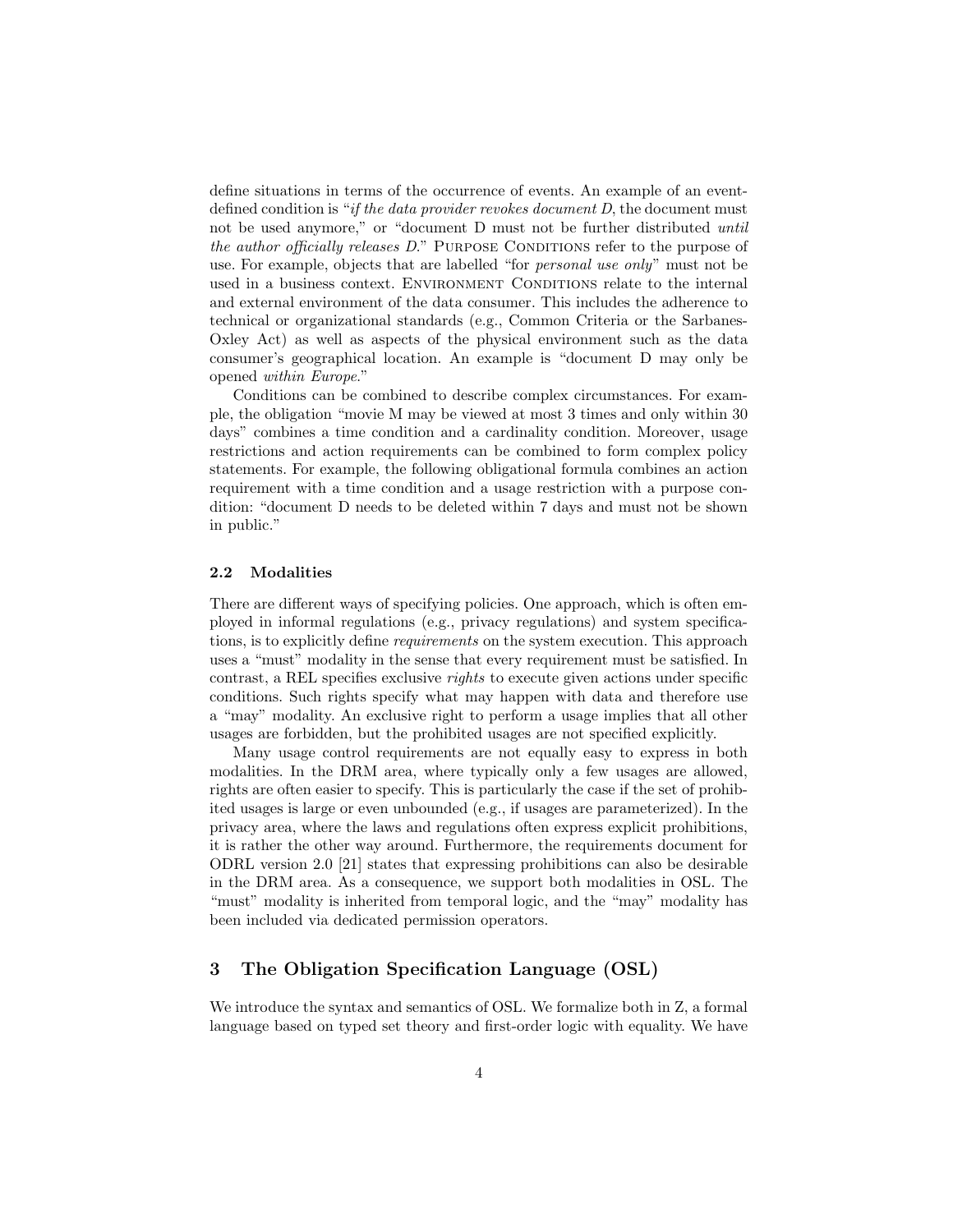chosen Z because of its rich notation, which we explain as it is encountered. We have also given a more user-friendly syntax to OSL [15], which we do not present in this paper due to space restrictions. The current version of OSL supports all usage control requirements identified above, except environment conditions.

## 3.1 Events and Traces

The semantics of our language is defined over traces with discrete time steps. At each time step, a set of events can occur. An event corresponds to the execution of an action and we use these two terms interchangeably. We formalize different aspects of events and traces.

Event Classes and Parameters Each Event has a name and parameters, specifying additional details about the event. For example, a usage event can indicate on which data item it is performed or by which device. Parameters are represented using a partial function  $( \rightarrow )$  from parameter names to parameter values. We often describe parameters by their function graph. An example of an event in this syntax is  $(\text{play}, \{(\text{object}, m)\})$ , where  $\text{play}$  is the event name and the parameter with name *object* has value  $m$  (i.e., the object  $m$  is played).

Each event belongs to an event class. Possible event classes include usage and other, the latter standing for all non-usage events, e.g., payments or notifications. This distinction enables us to prohibit all usages on a data item while still allowing other events such as payments. The definition of events in Z is shown below. EventName, ParamName, and ParamValue define basic types for event names, parameter names, and parameter values, respectively. In Z, basic types are defined by listing their names in square brackets.

 $[EventName, ParamName, ParamValue]$   $~Params : ParamName \rightarrow ParamValue$  $EventClass == \{usage, other\}$  $getclass: EventName \rightarrow EventClass$  $Event == EventName \times Parameters$ 

Indexed Events An important usage control requirement is the restriction of the accumulated usage time. To cater for usages that last a specified time, we introduce *indexed events*. We assume that at each step of a trace, there is an indexed event for each usage that is currently executed. The start of the usage is represented by an indexed event with the index start, and all following indexed events have the index ongoing. For example, if the time step is 1 minute and a user plays a movie  $m$  for 3 minutes, the resulting indexed events occurring in the trace are  $((play, {(object, m)}), start), ((play, {(object, m)}), ongoing), and$  $((play, {(object, m)}), ongoing in QSL, we can explicitly refer to the start of$ an event or to all parts of it (cf.  $\S 3.2$ ). IndEvent defines indexed events and Trace defines traces. The formalization of the above assumption is omitted due to space limitations but can be found in the technical report [15].

 $IndEvent == Event \times {start, ongoing}$  Trace :  $\mathbb{N} \rightarrow \mathbb{P}$  IndEvent

Event Declarations So far, we have not defined what events can occur in a concrete system. To this end, we introduce event declarations. An event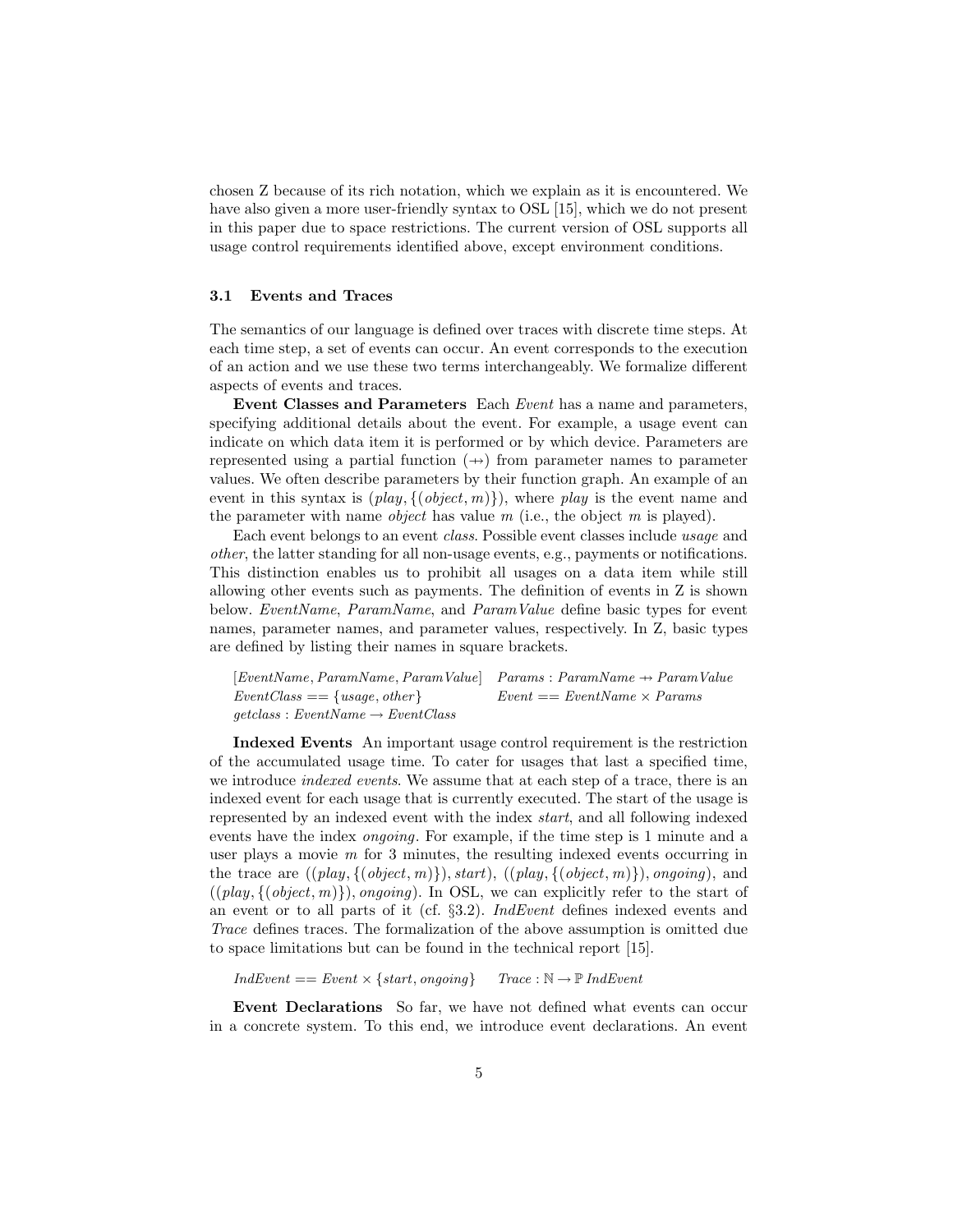declaration contains the event name, the event class, and a partial function that defines the name and possible values of each parameter. Note that such an event declaration is purely syntactic and says nothing about the meaning of an event, i.e., which event in a real system it describes. The specification of dedicated ontologies is outside the scope of this paper.

 $EventDecl == EventName \times EventClass \times (ParamName \rightarrow \mathbb{P}~ParamValue)$ 

## 3.2 Syntax

An OSL policy consists of a set of event declarations and a set of obligational formulae. Each obligational formula consists of the data consumer's name and a logical expression. SubID is the set of possible names of data consumers.

 $OSLPolicy == PEventDecl \times P OblFormula$  $OblFormula \n= SubID \times \Phi$ 

 $\Phi$  defines the syntax of the logical expressions contained in obligational formulae.  $E_{fst}(e)$  refers to the start of an event e and  $E_{all}(e)$  to ongoing events as well (cf. §3.1). Z allows EBNF-style definitions as used below.

$$
\Phi ::= \underline{true} \mid \underline{false} \mid E_{fst} \langle \underline{Event} \rangle \rangle \mid E_{all} \langle \underline{Event} \rangle \rangle \mid \underline{not} \langle \Phi \rangle \rangle \mid \underline{and} \langle \Phi \times \Phi \rangle \rangle \mid \underline{or} \langle \Phi \times \Phi \rangle \rangle
$$
\n
$$
= \underline{implies} \langle \Phi \times \Phi \rangle \mid \underline{until} \langle \Phi \times \Phi \rangle \rangle \mid \underline{always} \langle \Phi \rangle \mid \underline{after} \langle \langle \mathbb{N} \times \Phi \rangle \rangle \mid \underline{within} \langle \langle \mathbb{N} \times \Phi \rangle \rangle \mid
$$
\n
$$
= \underline{during} \langle \mathbb{N} \times \Phi \rangle \mid \underline{remax} \langle \langle \mathbb{N} \times \Phi \rangle \rangle \mid \underline{repuntil} \langle \langle \mathbb{N} \times \Phi \times \Phi \rangle \rangle \mid
$$
\n
$$
= \underline{permit onlyername} \langle \langle \mathbb{P} \underline{EventName} \times \underline{Param} \rangle \rangle \mid
$$
\n
$$
= \underline{permit onlyername} \langle \langle \mathbb{P} \underline{Frame Value} \times \underline{ParamName} \times \underline{EventName} \times \underline{Parameters} \rangle \rangle
$$

We define an additional restriction on the policy syntax (omitted here): we demand that all events that are mentioned in a policy are compliant with the event declaration, i.e., they may only contain parameters that are declared and corresponding values. Fewer parameters are allowed in a policy, because of the implicit universal quantification over unspecified parameters (cf. §3.4).

#### 3.3 Informal Semantics

We first informally describe the semantics of OSL's operators. They are classified into propositional operators, temporal operators, cardinality operators, and permit operators. An example for a complete OSL policy is given in Section 4.2.

**Propositional Operators** The operators <u>not, and, or</u>, and *implies* have the same semantics as their propositional counterparts  $\neg, \wedge, \vee,$  and  $\Rightarrow$ .

Temporal Operators The *until* operator corresponds to the weak until operator from LTL [24]. We use the weak version of the until operator because it is better suited for expressing usage control requirements (cf.  $\S 2.1$ ). We generalize the next operator of LTL to after, which takes a natural number  $n$  as input and refers to the time after  $n$  time steps. With *after*, we can express concepts like during (something must hold constantly during a given time interval) and within (something must hold at least once during a given time interval).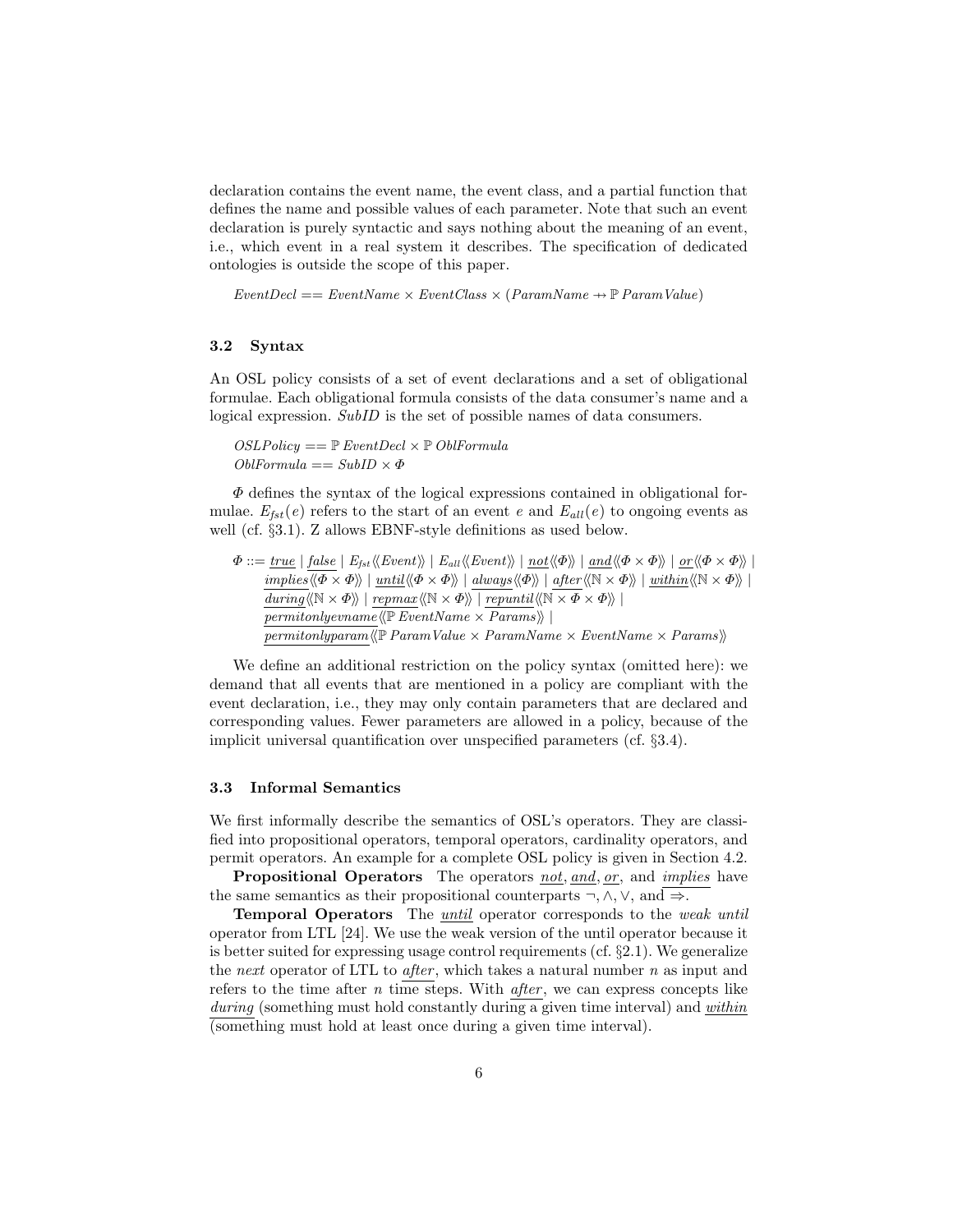Cardinality Operators Cardinality operators restrict the number of occurrences of a specific event or the accumulated duration of an event. The repuntil operator limits the maximum number of times an event may occur until another event occurs. For example,

 $repuntil(3, E_{fst}(play, \{(object, m)\}),$  $E_{fst}((pay, {(currency, USD), (amount, 10), (recipient, r)})))$ 

states that the movie  $m$  must not be played more than 3 times until a payment of \$10 is made to r. With repuntil, we can also define repmax, which is syntactic sugar for defining the maximum number of times an event may occur in the unlimited future. For example,

```
repmax(5, E_{all}(play, \{(object, s)\}))
```
requires that the movie stream s must not be played for more than 5 time steps. This example shows that by using  $E_{all}$  instead of  $E_{fst}$ , the cardinality operators can be used to limit accumulated usage time. In the semantics definition below, we restrict the cardinality operators to arguments of these two forms. The reason for this restriction is that we allow multiple similar events to occur within one time step. For example, the movie  $m$  may be played on two devices simultaneously, which counts twice in the *repuntil* example above.

Permit Operators In OSL, we support both the "must" and the "may" modalities. The former is given by OSL's LTL-like semantics, and the latter is supported by two designated operators: these operators allow one to specify that out of a given set of usages events, only selected usage events are allowed. The operator permitonlyevname defines the names of the usage events that are exclusively allowed with a set of given parameters. For example, the expression

```
permit only evname({\{play, print\}, \{(object,oid)\})})
```
states that the only usages permitted on the object *oid* are *play* and *print*. It does not say anything about non-usage events or events with different parameters (e.g., if a usage is applied to a different data object). Similarly, permitonlyparam only allows certain values for a given parameter of an event. It prohibits all other values for this parameter. For example, the expression

 $permit only param({s<sub>1</sub>, s<sub>2</sub>}, recipient, send, {(object, doc)} )$ 

specifies that out of all *send* events with *doc* as the "object" parameter, only those where the "recipient" parameter has the value  $s_1$  or  $s_2$  are allowed. In other words, doc may only be sent to  $s_1$  or  $s_2$ . The first argument of *permitonlyparam* is the set of allowed parameter values, the second argument is the name of the parameter whose values should be restricted, and the third and fourth argument define an underspecified event.

#### 3.4 Formal Semantics

When specifying events in obligations, we implicitly quantify over unmentioned parameters. For example, if an obligation prohibits event  $(\text{play}, \{(\text{object}, \text{objB})\}),$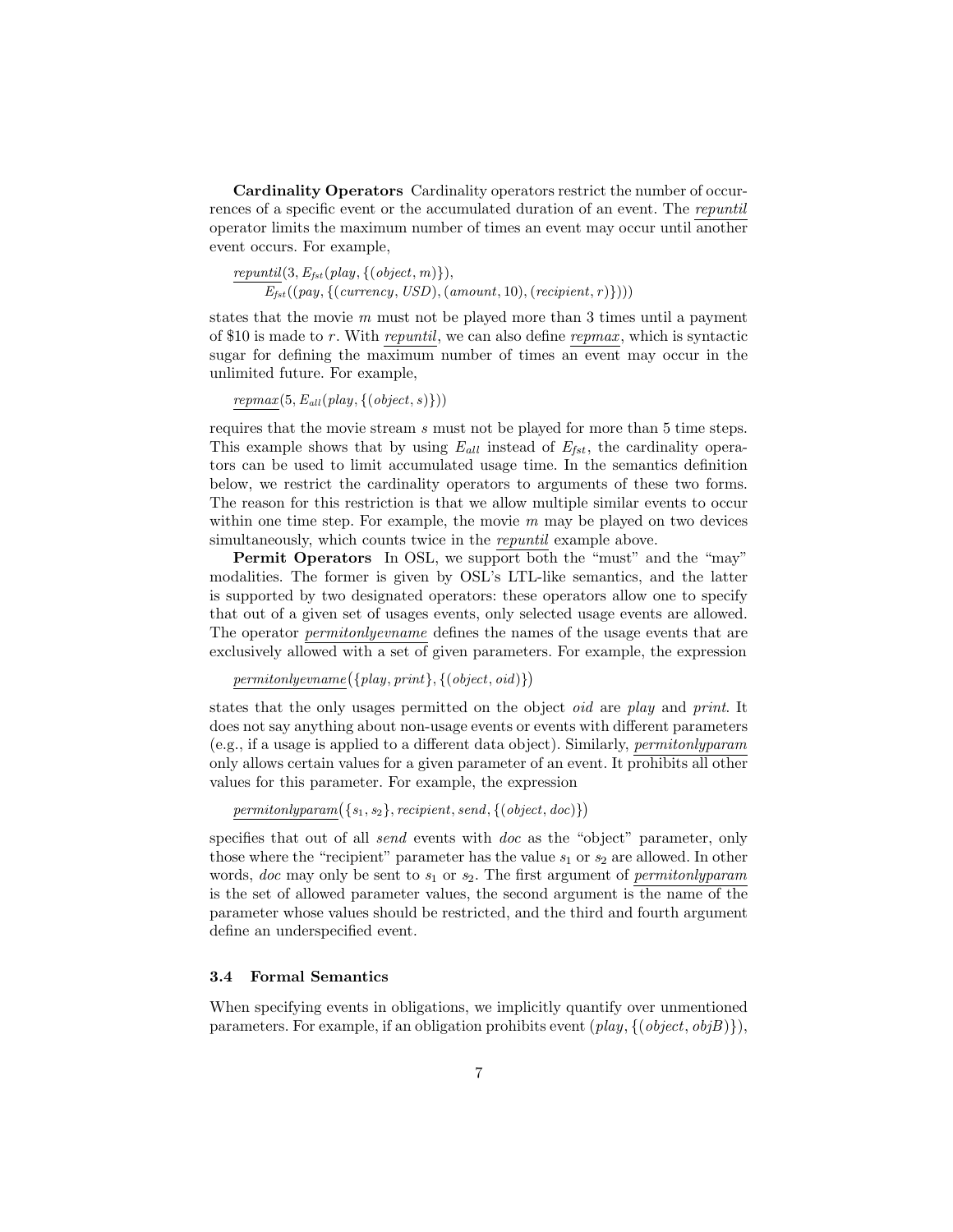then the event  $(\text{play}, \{(\text{object}, \text{objB}), (\text{device}, \text{dev123})\})$  is prohibited as well. To specify this, we define the relation refines Ev, which checks whether one event  $e_2$ refines another event  $e_1$ . This is the case iff both have the same event name and all parameters of  $e_1$  have the same value in  $e_2$ .  $e_2$  can also have additional parameters. With the help of refinesEv, we can also define the satisfaction relation for event expressions,  $\models_e$ . This defines whether an indexed event corresponds to an expression of the form  $E_{fst}(e)$  or  $E_{all}(e)$ , where e is an event. The semantics of a logical expression  $\varphi : \Phi$  is defined by the binary relation  $\models_f$ .

The relations  $refinesEv$ ,  $\models_e$ , and  $\models_f$  are defined in Figure 1. We specify them using an axiomatic definition in Z: the upper part of an axiomatic definition contains the signature and in the lower part, the properties of the functions and relations are specified. In Z, relations are declared with  $\leftrightarrow$ . We also use the following Z notation:  $e_1 \cdot 2$  refers to the second component of  $e_1, \#$  denotes the size of a set, and dom refers to the domain of a function.

A policy is satisfied by a trace iff all obligations specified in the policy are satisfied by the trace. The definition of obligation satisfaction builds on the above semantics but requires a system model that includes activations of obligations (cf. §2.1). Such a system model is presented in [15].

# 4 Language Translations

In this section, we present translations between OSL and the most widely used rights expression languages, ODRL and XrML. We use the term license for policies expressed in a REL. We start by explaining our reasons for translating between OSL and rights expression languages, show how to define such translations, and highlight several key issues using the example of the translations between OSL and a subset of ODRL. We have published the formal specification of these translations in a technical report [15]. We have also implemented these translations in software, both for the ODRL subset mentioned above and for a comparable subset of XrML.

#### 4.1 Purpose

There are several reasons for defining the translations between OSL and different RELs. The first reason is the need for enforcing OSL policies. Current enforcement mechanisms are almost exclusively from the DRM area and use licenses or rights objects written in a REL. Thus, the ability to translate OSL policies into rights objects makes it possible to re-use such mechanisms to enforce OSL policies. As OSL is not limited to DRM, this opens the door to automatically enforcing non-DRM policies (e.g., privacy policies) with DRM mechanisms. By defining translations from privacy policy languages into OSL (which is future work), we will be able to close the gap between the areas of privacy and DRM, which are seen as antipodes by many people.

The second reason for providing translation schemes is that the translation from a REL to OSL gives a formal semantic to the REL. While the formal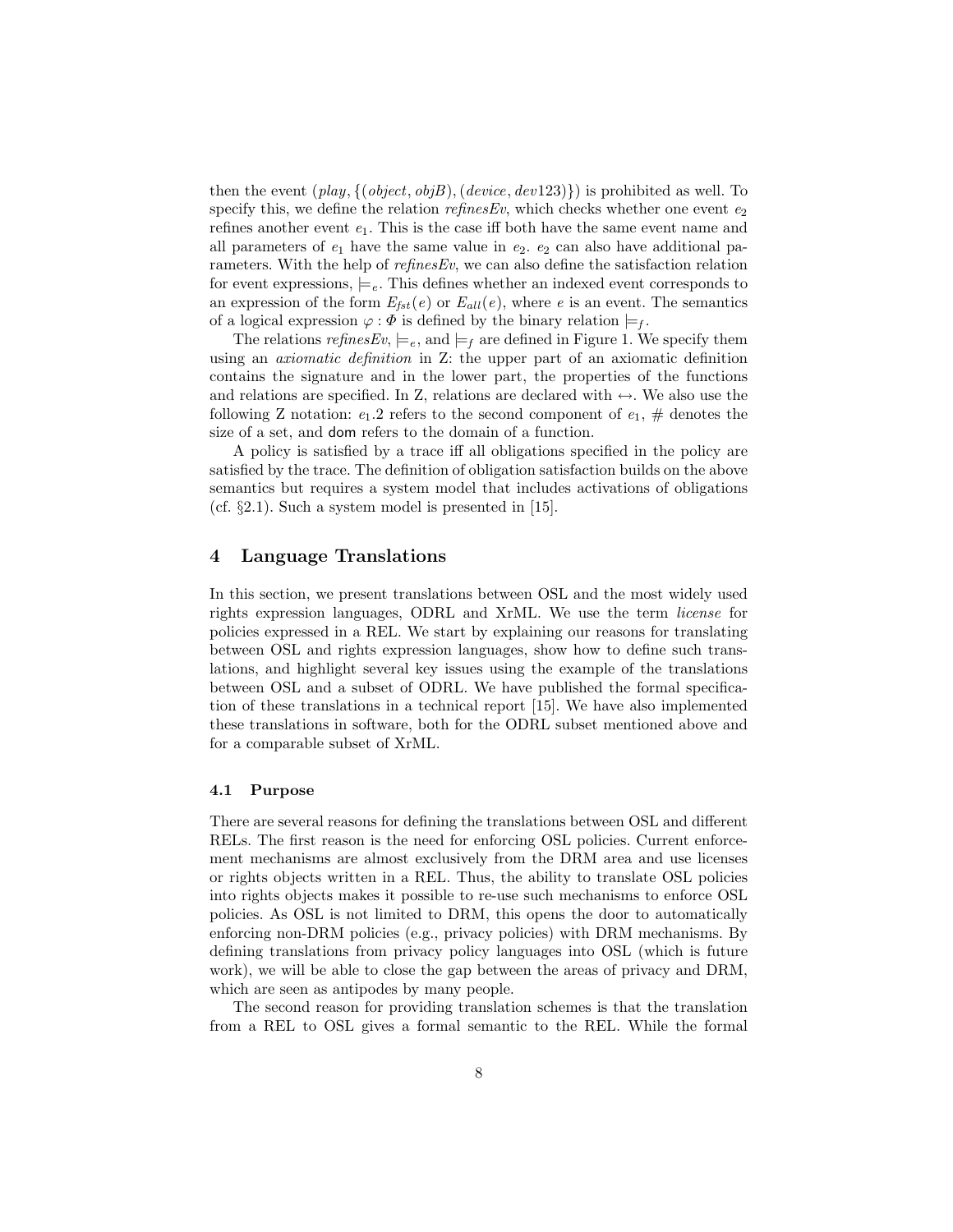$\vert$  \_ refinesEv \_ : Event  $\leftrightarrow$  Event  $\sqrt{\forall e_1, e_2 : Event \bullet e_2 \text{ refines} E}$ v  $e_1 \Leftrightarrow e_1.1 = e_2.1 \land e_1.2 \subseteq e_2.2$  $=$   $\models$ <sub>e</sub>  $=$  : IndEvent  $\leftrightarrow$   $\Phi$  $\forall$  ie : IndEvent;  $\varphi : \Phi \bullet ie \models_e \varphi \Leftrightarrow$  $\exists e : Event \bullet ie.1$  refinesEv e  $\wedge ((\varphi = E_{\text{fst}}(e) \wedge ie.2 = start) \vee \varphi = E_{\text{all}}(e))$  $= \models_f \dots (Trace \times \mathbb{N}) \leftrightarrow \Phi$  $\forall t : Trace; n : \mathbb{N}; \varphi : \Phi \bullet (t, n) \models_f \varphi \Leftrightarrow$  $\varphi = \underline{true}$  $\vee \exists e : Event; ie : IndEvent \bullet (\varphi = E_{fst}(e) \vee \varphi = E_{all}(e)) \wedge ie \in t(n) \wedge ie \models_e \varphi$  $\vee \exists \psi : \Phi \bullet \varphi = \underline{not}(\psi) \land \neg ((t, n) \models_f \psi)$  $\vee \exists \psi, \chi : \Phi \bullet \varphi = \underline{\mathit{or}}(\psi, \chi) \wedge ((t, n) \models_f \psi \vee (t, n) \models_f \chi)$  $\vee \exists \psi, \chi : \Phi \bullet \varphi = \text{until}(\psi, \chi)$  $\wedge (\exists u : \mathbb{N} \mid n \le u \bullet ((t, u) \models_f \chi \wedge (\forall v : \mathbb{N} \mid n \le v < u \bullet (t, v) \models_f \psi))$  $\vee (\forall v : \mathbb{N} \mid n \leq v \bullet (t, v) \models_f \psi)$  $\vee \exists i : \mathbb{N}; \ \psi : \Phi \bullet \varphi = after(i, \psi) \wedge (t, n + i) \models_f \psi$  $\vee \exists l : \mathbb{N}; \psi, \chi : \Phi; e : \overline{Event} \bullet$  $\varphi = \text{repuntil}(l, \psi, \chi) \wedge (\psi = E_{\text{fst}}(e) \vee \psi = E_{\text{all}}(e))$  $\wedge ((\overline{\exists u : \mathbb{N} \mid n \leq u \bullet (t, u) \models_f \chi \wedge (\forall v : \mathbb{N} \mid n \leq v < u \bullet \neg ((t, v) \models_f \chi))$  $\wedge$   $\overline{\left( \sum_{i=1}^{n} a_i \right)}$  $j=0$  $\#\{ie: IndEvent \mid ie \in t(n+j) \land ie \models_e \psi\}) \leq l$  $\vee$  ( $\sum_{n=1}^{\infty}$  $j=0$  $\#\{ie : \textit{IndEvent} \mid ie \in t(n+j) \land ie \models_e \psi\}) \leq l$  $\vee \exists \mathit{ex} : \mathbb{P} \mathit{EventName}; \mathit{ps} : \mathit{Parameters} \bullet \varphi = \mathit{permit only} \mathit{evname}(\mathit{ex}, \mathit{ps})$  $\land \forall en : EventName \mid getclass(en) = usage \land en \notin ex \bullet$  $(t, n) \models_f \text{always}(\text{not}(E_{all}((en, ps))))$  $\vee \exists ex : \mathbb{P}$  ParamValue; pn : ParamName; en : EventName; ps : Params  $\varphi = permitonly param(ex, pn, en, ps) \wedge pn \notin \text{dom } ps$  $\wedge \forall pv : ParamValue \mid pv \notin ex \bullet$  $(t, n) \models_f \text{always}(\text{not}(E_{\text{all}}((en, ps \cup \{(pn, pv)\}))))$  $\vee \exists \psi, \chi : \Phi \bullet \varphi = \underline{and}(\psi, \chi) \wedge (t, n) \models_f \underline{not}(\underline{or}(\underline{not}(\psi), \underline{not}(\chi)))$  $\vee \exists \psi, \chi : \Phi \bullet \varphi = implies(\psi, \chi) \wedge (t, n) \models_f \underline{or}( \underline{not}(\psi), \chi)$  $\vee \exists \psi : \Phi \bullet \varphi = always(\psi) \wedge (t, n) \models_f \underline{until}(\psi, false)$  $\vee \exists i : \mathbb{N}; \ \psi : \Phi \bullet \varphi = \text{within}(i, \psi) \land (t, n) \models_f \bigvee^{n-1}$  $i=0$  $after(i, \varphi)$  $\vee \exists i : \mathbb{N}; \; \psi : \varPhi \bullet \varphi = \mathit{during}(i, \psi) \land (t, n) \models_f \bigwedge^{n-1}$  $i=0$  $after(i, \varphi)$  $\vee$  ∃  $l$  : N;  $\psi$  :  $\Phi \bullet \varphi = \text{repmar}(l, \psi) \wedge (t, n) \models_f \text{repmtil}(l, \psi, \text{false})$ 

Fig. 1. Semantics of OSL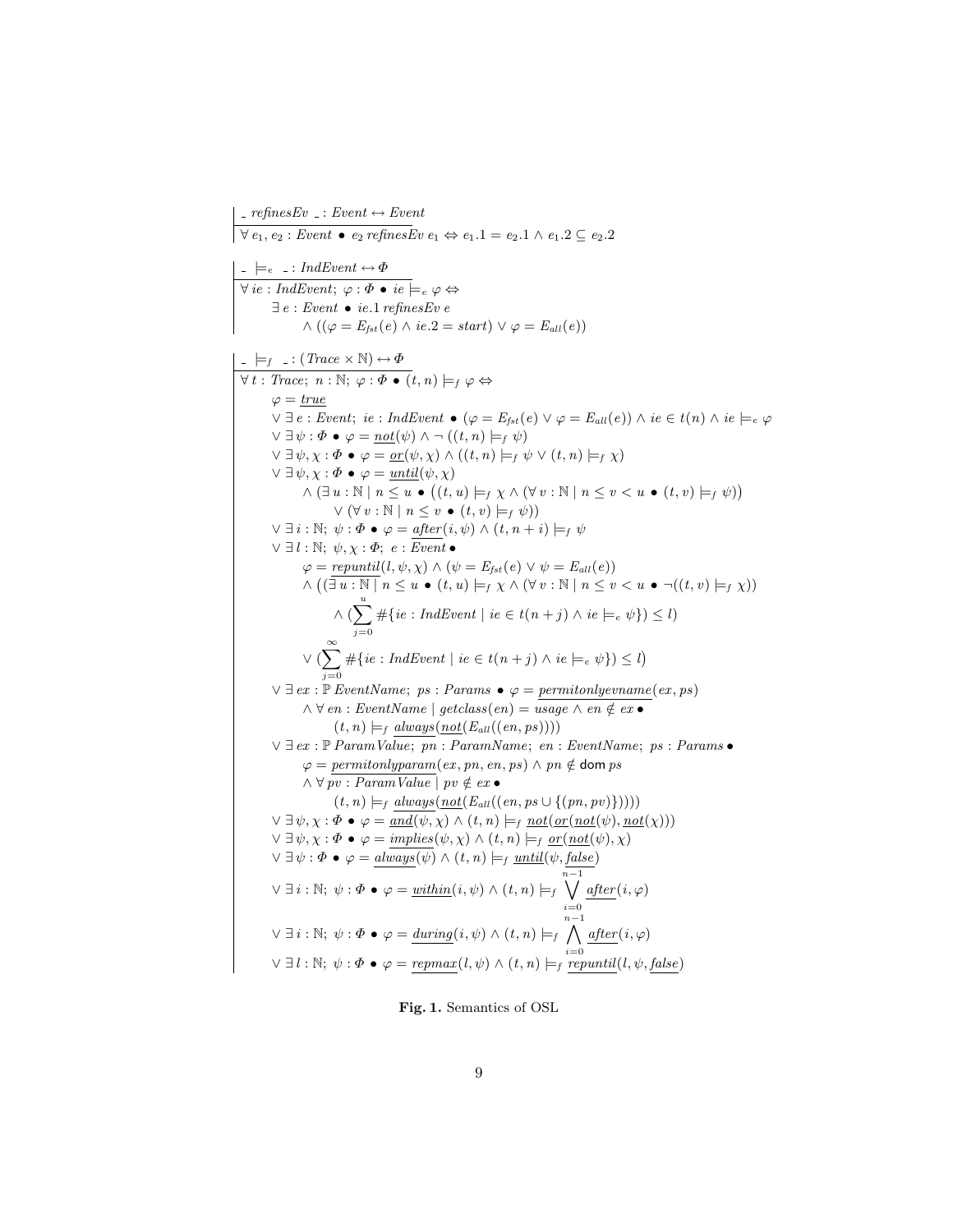semantics for some parts of ODRL and XrML have been defined in earlier work, the translations that we present immediately provide a formal semantics to parts of ODRL, including parts for which this has not yet been done (cf. §5). It is important to note that the formal semantics of OSL makes it possible to perform logical analysis on policies [15] and to check for adherence to obligations at runtime [14]. So we gain both (1) the possibility to use control mechanisms from the DRM area to enforce OSL policies as described above and (2) the possibility to analyze DRM licenses and to use our observation mechanisms to enforce them.

Finally, there is a need for more interoperability among DRM technologies in order to increase user acceptance. One problem in this area is that different mechanisms use different languages for describing their licenses [18, 10]. There are two possible solutions to this problem. One solution is to standardize a language for describing licenses and use it for all developed mechanisms. However, such a solution is currently not on the horizon. The other solution is to translate between the different RELs. Some attempts have been made to directly translate between RELs (e.g., [8]). In contrast, by defining translations from OSL to the different RELs and vice versa, we enable the use of OSL as an intermediate language for translating between different RELs. This approach scales up well and is not only limited to XrML and ODRL, but also other RELs like PDRL [1] or Octopus [19]. However, we have not yet defined the translations for more languages; this remains as future work.

#### 4.2 Specification and Implementation

We have implemented the translations between OSL and a subset of ODRL as well as between OSL and a subset of XrML. The XrML subset used is comparable to the ODRL subset, which is described below. As the translations for ODRL and XrML are similar, we focus here on ODRL and use this example to point out the strengths and weaknesses of our approach. More details about translating ODRL into OSL are published in a technical report [15].

A Brief Introduction to ODRL ODRL [28] is an XML-based language for describing the terms and conditions of using intellectual property in digital form. We give a short, incomplete overview of ODRL. ODRL subjects are intellectual property rights holders and end users. Data objects are called assets. ODRL expresses offers, which are proposals from rights holders for specific rights on their assets, and agreements, which result when two parties commit to a set of rights on an asset. Agreements in ODRL can be compared to obligations, while offers are outside of the scope of this paper.

A permission is the right to perform certain activities with an asset and can be accompanied by constraints and requirements. Examples of activities are play, print, display, and execute. In our model, these activities correspond to usages. Constraints express conditions that the end user must satisfy to be allowed to perform the corresponding activity, and requirements specify additional actions that the end user must execute, such as payments. An example for an ODRL license is provided at the end of this section.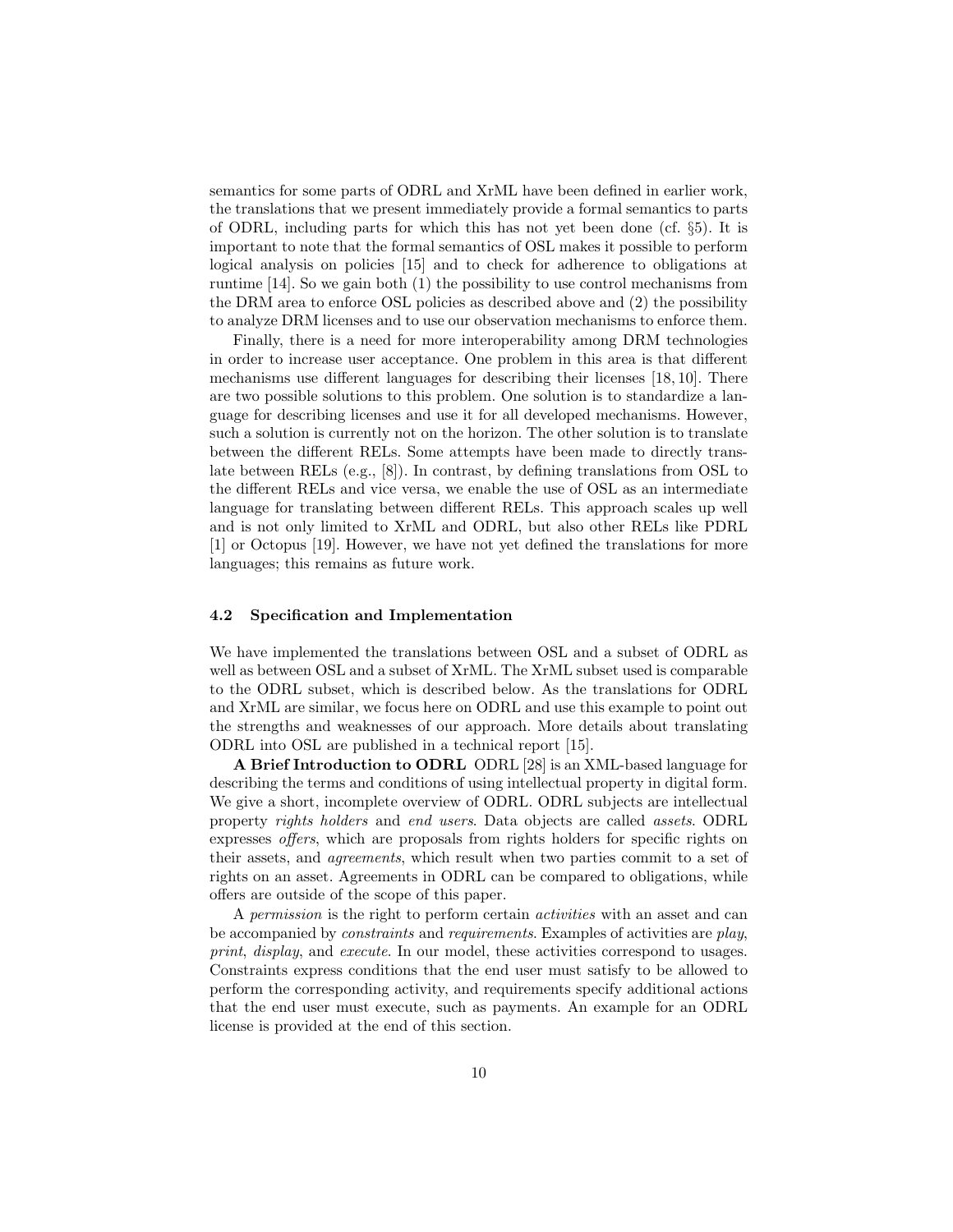The ODRLc Subset of ODRL We have defined the translations for a subset of ODRL to keep the definition of the translation reasonably sized and because ODRL contains concepts that are not within the scope of OSL. The subset we consider, ODRLc ("ODRL compact"), is very close to the REL used by the Open Mobile Alliance (OMA) [22] and therefore of practical relevance. We have introduced a few structural simplifications with regard to the OMA REL that do not limit the expressiveness of the language. Also, we have not included those elements of the OMA REL that are not part of ODRL. However, we also support a few ODRL concepts that are not included in the OMA REL. For example, we have included a reduced set of payment requirements in ODRLc to illustrate that such requirements can easily be expressed in OSL. We also support device constraints, which restrict the set of devices that are allowed to perform a usage. A more detailed description of ODRLc can be found in [15].

Translating ODRLc into OSL The translation from ODRLc to OSL is defined for all ODRLc licenses because OSL is strictly more expressive than ODRLc. Since both OSL policies and ODRL licenses are tree structured, we define the translation top-down on the ODRLc tree. Because an ODRL license specifies rights, we use a *permitonlyevname* expression to prohibit all usages not explicitly permitted in the license. In ODRL, all specified constraints and requirements must be simultaneously satisfied and therefore form a logical conjunction. In OSL, we create a separate obligation for each of them. Since all obligations inside an OSL policy are implicitly conjoined, the conjunction of the constraints and requirements naturally follows.

Translating OSL into ODRLc Because OSL is strictly more expressive than ODRLc as mentioned above, only a subset of OSL can be translated to ODRLc. Identifying this subset is the difficult part of defining the translation. We take a pragmatic approach to this by employing pattern matching over syntax. For example, all formulae of the form  $(side, \mathit{repmax}(n, E_{fst}(ue))),$  where sid is a subject ID,  $n \in \mathbb{N}$ , and ue is a usage event, are translated into a  $\langle$  count $\rangle$ constraint in ODRL, which expresses a cardinality condition. The problem is that  $(subjA, \underline{and}(remax(n, E_{fst}((backward, (object, mov))))) , \underline{true}))$  is semantically a cardinality condition as well, but not a syntactic instance of the above pattern. Because syntactic pattern matching requires obligations to be in an implicitly defined canonical form, the translation for this obligation is therefore undefined.

This limitation on the translation could be lifted by extending it to semantically equivalent representations. This would, however, involve computationally expensive deductive reasoning. In particular, since LTL can be completely embedded into OSL and checking the semantic equivalence of two LTL formulae is PSPACE-complete [29], checking the semantic equivalence of two OSL formulae is PSPACE-hard.

Example We now show an example of a translation from ODRLc to OSL. The corresponding ODRLc license is shown below. This license states that Alice may play the movie mov for at most 5 hours, and only on player  $pl$ . Furthermore, Alice may create at most one backup of the movie. No usage other than play and backup is allowed.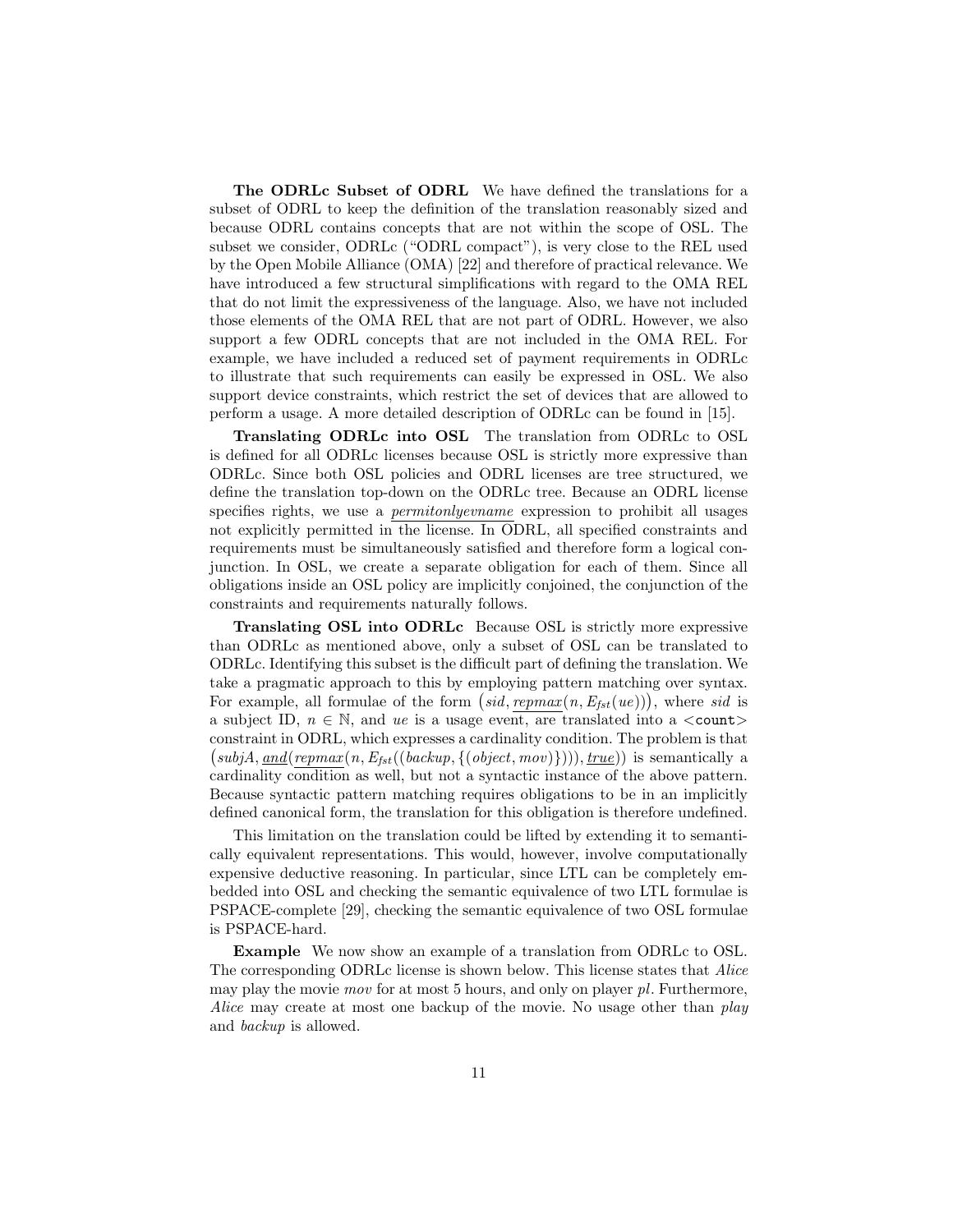```
<o-ex:rights>
  <o-ex:agreement>
    <o-ex:asset>
      <o-ex:context><o-dd:uid>mov</o-dd:uid></o-ex:context>
    </o-ex:asset>
    <o-ex:permission>
      <o-dd:play>
        <o-ex:constraint><o-dd:accumulated>P5h</o-dd:accumulated></o-ex:constraint>
        <o-ex:constraint><o-dd:hardware>
          <o-ex:context><o-dd:uid>pl</o-dd:uid></o-ex:context>
        </o-dd:hardware><o-ex:constraint>
        <o-ex:constraint><o-dd:individual>Alice</o-dd:individual></o-ex:constraint>
      </o-dd:play>
      <o-dd:backup>
        <o-ex:constraint><o-dd:count>1</o-dd:count></o-ex:constraint>
        <o-ex:constraint><o-dd:individual>Alice</o-dd:individual></o-ex:constraint>
      </o-dd:backup>
    </o-ex:permission>
  </o-ex:agreement>
</o-ex:rights>
```
This ODRL license is translated into the OSL policy shown below. The first obligation prohibits all usages except play and backup. The second one corresponds to the  $\leq$  accumulated $\geq$  constraint on the play action, the third one to the  $\langle$ hardware $\rangle$  constraint on the play action, and the fourth obligation to the  $\langle$  count  $\rangle$  constraint on the *backup* action. In the OSL policy shown below, we assume that the time step in a trace is set to 1 hour.

```
\left( \{ \right\}(\text{play, usage}, \{(\text{object}, \text{ObjID}), (\text{device}, \text{DevID})\}),(backup, usage, \{(object, ObjID), (device, DevID)\}),}, {
       (Alice, permit only evname({\{play, backup\}, \{(object, mov)\})}),(Alice, \text{repmax}(5, E_{all}((\text{play}, \{(object, mov)\})))(Alice, permitonly param({pl}, device, play, {(object, mov)})),(Alice, \text{repmax}(1, E_{fst}((\text{backward}, \{(object, mov)\})))})
```
Summary of the Results While the translation from ODRLc to OSL is total, the translation in the other direction is only partial. This is partly because OSL is more expressive than ODRLc and partly because the translation is defined by syntactic pattern matching. Using deductive reasoning to compute semantic equivalence classes would allow us to extend the translation, but this is computationally expensive. The same issues also apply to the translations that we have implemented for XrML.

The translation from ODRLc to OSL yields a formal semantics for a significant subset of ODRL. Within the limitations mentioned above, the translations from OSL to ODRL and XrML enable us to issue licenses for existing DRM mechanisms based on OSL policies. We have implemented both translations in Java. On the basis of the OSL-XrML translator, we have implemented a proof of concept that automatically creates licenses for Microsoft's RMS [20] from OSL policies.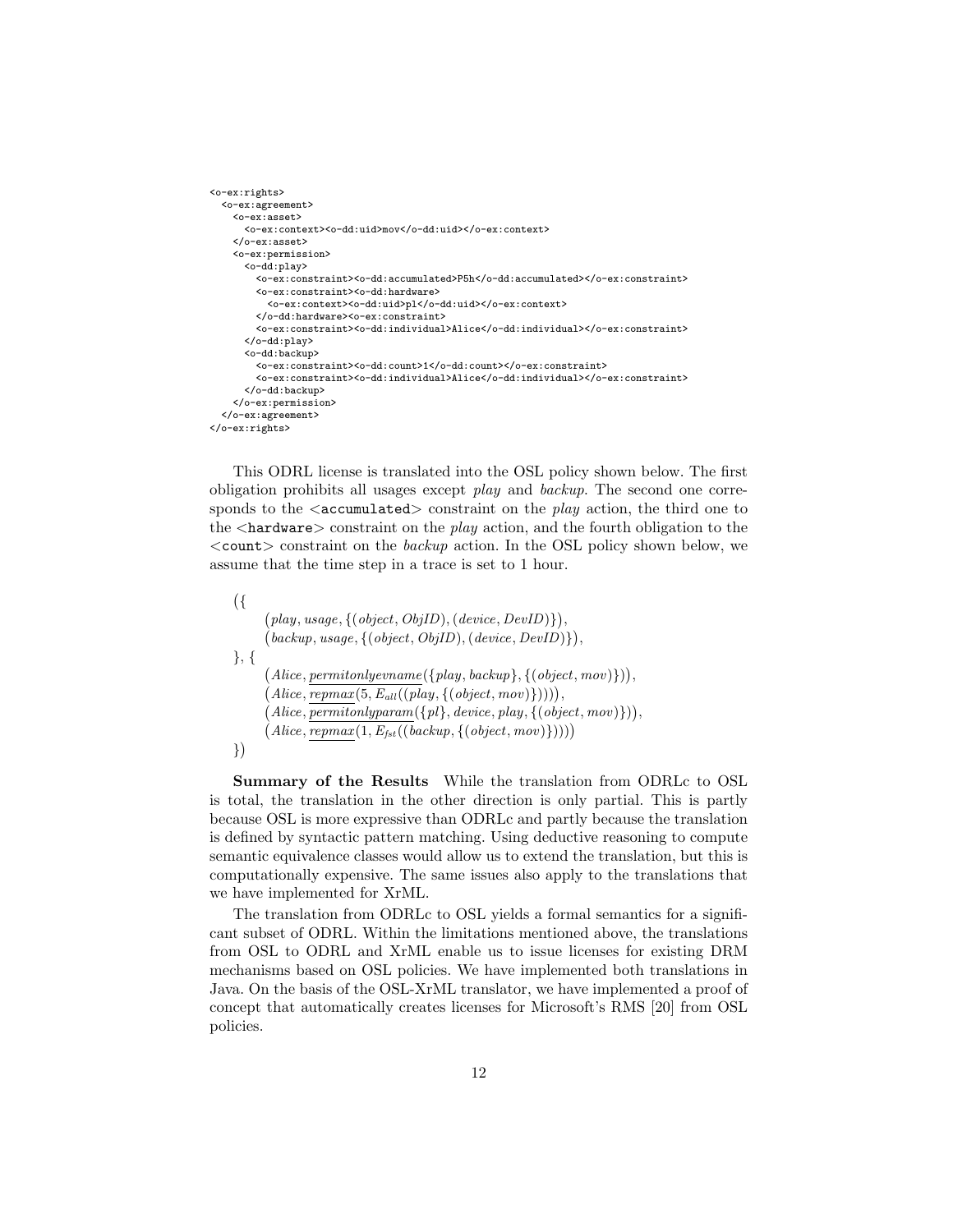The translations between OSL and ODRL/XrML can be composed to translate between ODRL and XrML, using OSL as an intermediate language. We have done this using the above mentioned implementations. Of course, this only works for requirements that can be expressed in both RELs. For the subsets we have defined for ODRL and XrML, this is not a problem because they are similar in their expressivity. But generally, this issue must be taken into account.

There is one additional point worth noting: XrML contains so-called *stateful* conditions that use an external piece of data to store the effect of previous usages on the license. For example, cardinality conditions may be specified with the help of an external counter that has to be checked each time a usage is attempted. This approach mixes the specification of a requirement (how many times a usage may be performed in total) with the implementation of its enforcement (where the counter is located and when it must be decremented). Because OSL is a pure specification language, we have excluded state references from the XrML subset we use in the translations and only specify the initial values instead.

# 5 Related Work

Some specification languages for usage control requirements have been developed in the area of privacy protection. P3P [30] is a language for stating the privacy practices of websites. It is tailored to this domain and not extensible. EPAL [2] is a more flexible language for privacy policies that adds the purpose of use to the access decision. It also allows for obligations, but does not treat them in detail. We have already mentioned XrML [31] and ODRL [28] as the most prominent policy languages in DRM.

There have been previous attempts to give a formal semantics to ODRL and XrML. Pucella and Weissman [27] give a formal semantics to a subset of ODRL by a translation into many-sorted first-order logic. They treat temporal aspects rather rudimentarily and the duration of events is not considered. Furthermore, their semantics is not suited for monitoring the adherence to policies at runtime. Holzer et al. [17] present a semantics based on automata. They present automata for different conditions but do not define how they compose for multiple rights and conditions. For example, the automaton presented on the lower half of page 7 cannot cope with events other than *display*. García et al. [9] formalize ODRL policies using the OWL-based framework IPROnto [7], which is an ontology for DRM. Like other approaches, this formalization cannot, in its current state, be used for checking the adherence to complex policies at runtime and does not consider the duration of usage. We are only aware of one formal semantics that has been defined for XrML. Halpern and Weissman [12] have chosen an approach similar to the one for ODRL mentioned above [27], with similar strengths and weaknesses.

Gunter et al. [11] present a semantics for DRM licenses that is based on sequences of events, but they do not apply this semantics to any existing REL. Chong et al. [5] present LicenseScript, a language for expressing DRM licenses. The main difference between LicenseScript and OSL is that OSL is a language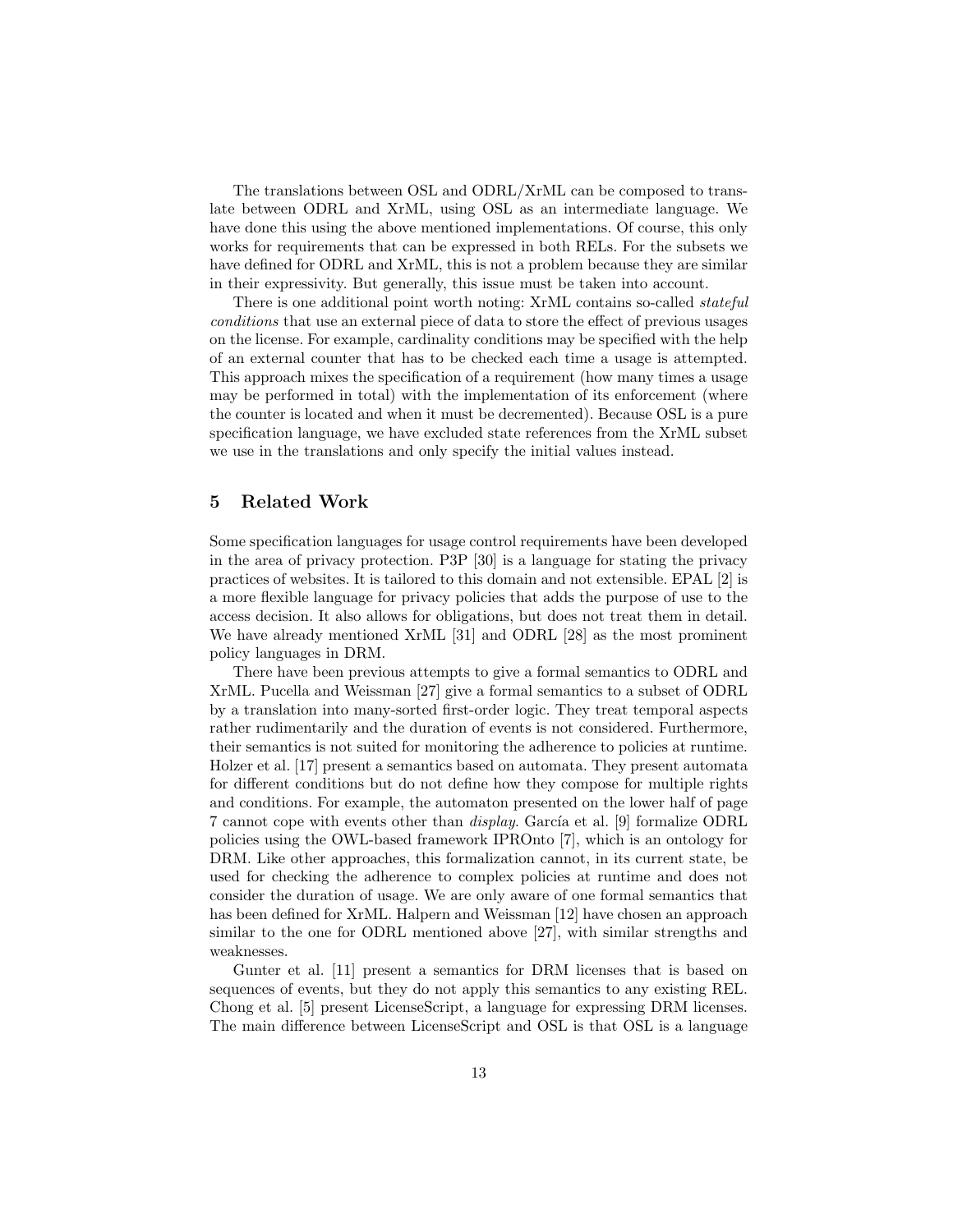for specifying policies (i.e., we describe which executions are allowed), whereas LicenseScript can express complicated licenses (e.g., involving cardinalities) only by including instructions that concern the enforcement of the licenses (i.e., decreasing counters). Therefore, licenses expressed in LicenseScript do not explicitly tell the data consumer what is allowed and what is not allowed. Pucella and Weissman [26] present a logic for reasoning about digital rights based on temporal logic. The main focus of their work is to define whether a set of policies permits or obligates certain actions. Only one action is permitted per time step and neither temporal conditions nor cardinality conditions can be expressed conveniently. Barth et al. [3] have developed a privacy policy language that is based on LTL and has data subjects as a central concept. Their language is only concerned with the distribution of data.

UCON [23, 32] extends access control with the concepts of decision continuity and attribute mutability. In UCON, an access can last for some duration with multiple related and subsequent actions, for example, performing calculations on data on a server. Access decisions can be made before or during the access (decision continuity) and subject or object attributes can change during an access (attribute mutability). While in OSL, we specify what the data consumer is allowed to do (for example, playing a movie for at most 20 minutes), UCON can be used to specify how a mechanism counts the elapsed time and compares it to the maximal allowed value. In this regard, UCON is complementary to our approach because it can be used for implementing mechanisms on different devices. What UCON cannot cover, however, are action requirements. For example, UCON-based mechanisms cannot enforce that a piece of data is deleted after 30 days, independently of whether it is used during that time. Also, we can use OSL to specify that the above movie may be played for maximal 20 minutes even if different players are involved, which cannot be expressed in UCON.

Cooper and Montague [6] discuss differences between ODRL and XrML and suggest that the usage of profiles that reduce a language to the part that can be translated into the other language is a good way to proceed. Other interoperability-related work is surveyed in §4.1.

## 6 Conclusions

We have presented OSL, a rich language that can specify policies from many different application areas. We have determined the usage control requirements that OSL supports in dedicated requirements studies. The semantics of OSL is based on temporal logic, which enables the use of different analysis methods and runtime monitoring techniques, as has been shown in related work [14, 15]. The translations that we have presented allow us to enforce, in part, policies specified in OSL using existing enforcement mechanisms from the DRM area. Our goal is to be able to flexibly employ different mechanisms for enforcing OSL policies, depending on which mechanism is applicable to a given requirement. The proof of concept that we have implemented for RMS is just a first step in this direction. The formal semantics we get for the RELs goes beyond what has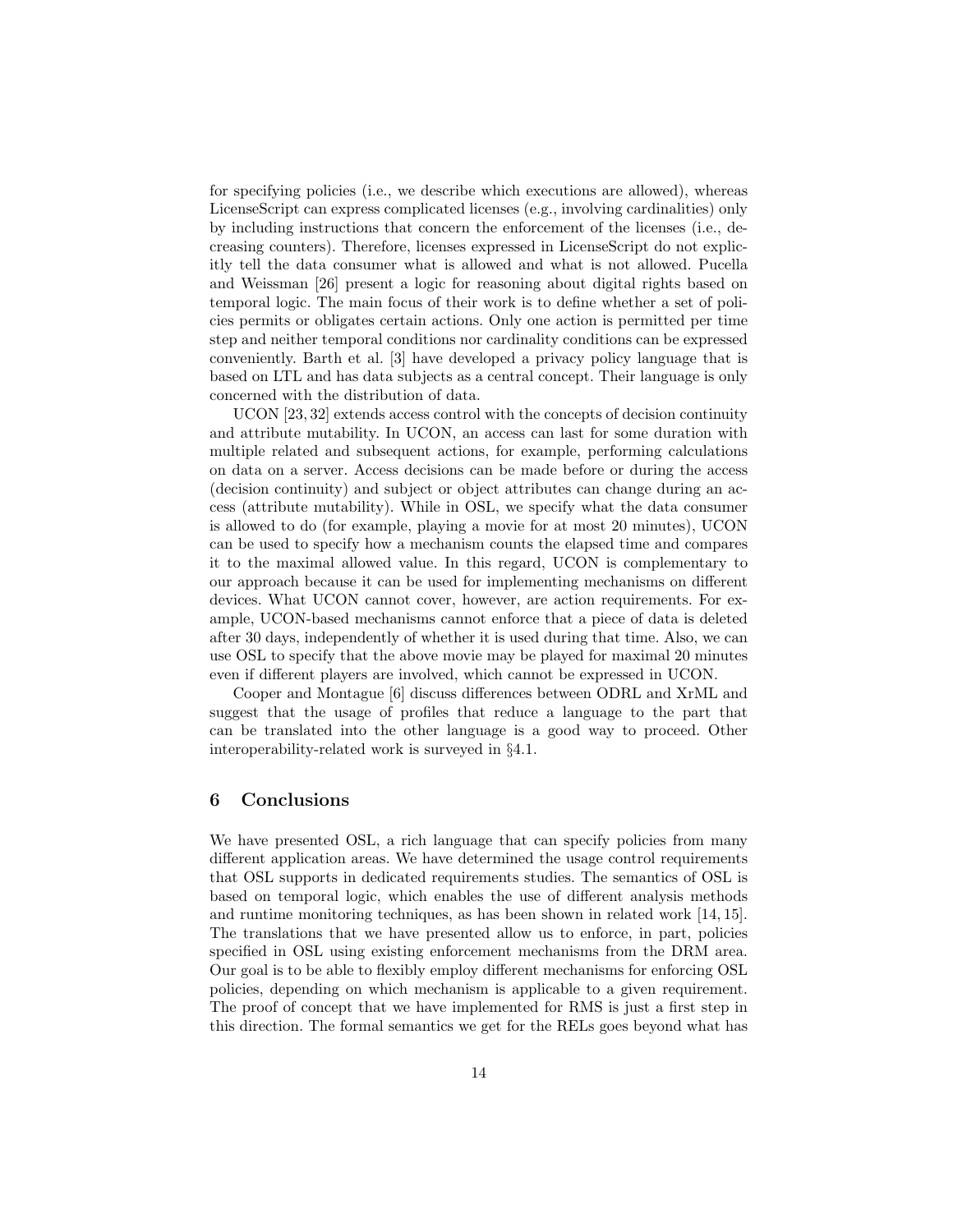been previously defined for XrML and ODRL and we have also provided a step towards more interoperability in DRM.

We conclude by discussing current limitations of OSL and suggest directions for future work. From the types of conditions we have identified in our requirements study, OSL cannot fully cover environment conditions. Some environment conditions can be expressed with the help of event parameters but others would require the introduction of subject attributes into our model, which is future work. The fact that OSL uses abstract events instead of concrete system events comes at a cost: the need to define the semantics of these events. One problem here is that the mapping from abstract events like "play" or "display" to concrete events of a system is usually done by the mechanism vendors and is not transparent. This complicates the selection of suitable mechanisms for a given requirement. The definition of dedicated ontologies for events is an area for future work. It is not entirely clear how to assign a semantics to events and, while it seems desirable to have device-independent policies, the device-specific semantics cannot be ignored. Additional areas for future work are addressing rights propagation, defining a translation based on semantic equivalence classes of OSL policies, defining translation schemes for additional RELs, and the implementation of these translations. Last but not least, the ideas presented in this paper should be evaluated in case studies.

# References

- 1. Adobe. Portable Document Rights Language (PDRL) Specification, 2005. www. adobe.com/devnet/livecycle/policyserver/articles/pdrl.pdf.
- 2. M. Backes, B. Pfitzmann, and M. Schunter. A toolkit for managing enterprise privacy policies. In 8th European Symposium on Research in Computer Security, LNCS 2808, pages 162–180. 2003.
- 3. A. Barth, A. Datta, J. C. Mitchell, and H. Nissenbaum. Privacy and contextual integrity: Framework and applications. In Proc. of the 2006 IEEE Symposium on Security and Privacy, pages 184–198, 2006.
- 4. C. Bettini, S. Jajodia, X. S. Wang, and D. Wijesekera. Provisions and obligations in policy rule management. Journal of Network and System Management, 11(3):351– 372, 2003.
- 5. C. N. Chong, R. J. Corin, J. M. Doumen, S. Etalle, P. H. Hartel, Y. W. Law, and A. Tokmakoff. Licensescript: A logical language for digital rights management. Annals of telecommunications special issue on Network and Information systems security, 61(3-4):284–331, March 2006.
- 6. B. Cooper and P. Montague. Translation of rights expressions. In Proc. the 4th Australasian Information Security Workshop, pages 137–144, 2005.
- 7. J. Delgado, I. Gallego, S. Llorente, and R. Garcá. IPROnto: An Ontology for Digital Rights Management. In Proc. Jurix 2003: The Sixteenth Annual Conference on Legal Knowledge and Information Systems, pages 111–120, 2003.
- 8. J. Delgado, J. Prados, and E. Rodriguez. A new Approach for Interoperability between ODRL and MPEG-21 REL. In Proc. 2nd Intl. ODRL Workshop, 2005.
- 9. R. García, R. Gil, I. Gallego, and J. Delgado. Formalising ODRL Semantics using Web Ontologies. In Proc. 2nd Intl. ODRL Workshop, pages 1-10, 2005.